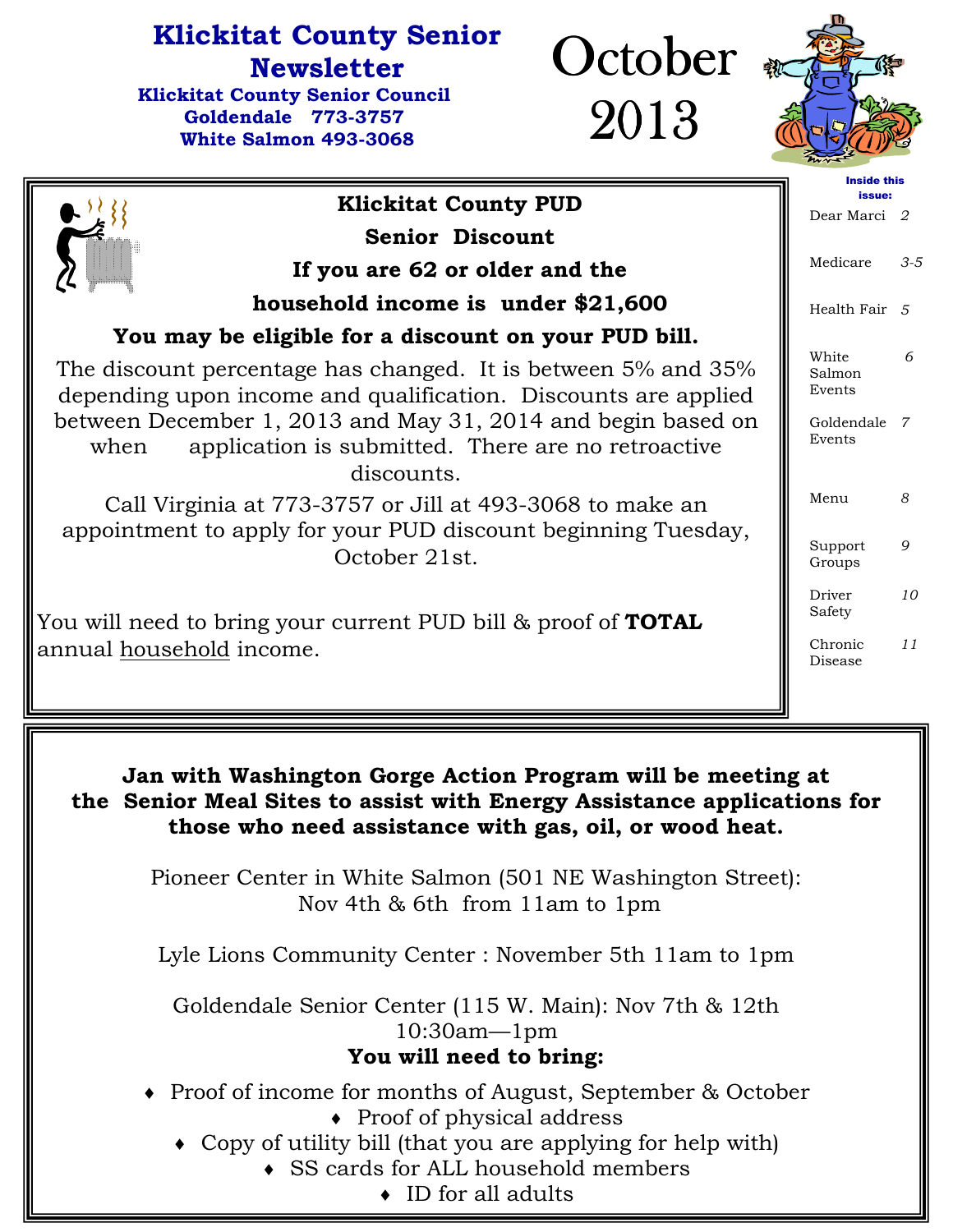

## People with Medicare and the Health Insurance Marketplace

## *Frequently Asked Questions*

#### *HOW WILL THE HEALTH INSURANCE MARKETPLACE THAT STARTS IN 2014 AFFECT MY MEDICARE COVERAGE?*

The Health Insurance Marketplace is designed to help people who don't have any health insurance. You have health insurance through Medicare. The Marketplace **won't** have any effect on your Medicare coverage.

Your Medicare benefits aren't changing. No matter how you get Medicare, whether through Original Medicare or a Medicare Advantage Plan, you'll still have the same benefits and security you have now, and you won't have to make any changes.

The Marketplace provides new health insurance options for many Americans. If you have family and friends who **don't** have health insurance, tell them to visit **[HealthCare.gov](http://www.HealthCare.gov)** to learn more about their options.

### *DO I NEED TO DO ANYTHING WITH MARKETPLACE PLANS DURING MEDICARE OPEN ENROLLMENT (OCTOBER 15 – DECEMBER 7, 2013)?*

Medicare's Open Enrollment isn't part of the new Health Insurance Marketplace. It's against the law for someone who knows that you have Medicare to sell you a Marketplace plan.

Medicare Open Enrollment (October 15 – December 7, 2013) is the time when all people with Medicare are encouraged to review their current health and prescription drug coverage, including any changes in costs, coverage and benefits that will take effect next year. If you want to change your coverage for next year, this is the time to do it. If you're satisfied that your current coverage will continue to meet your needs for next year, you don't need to do anything. For more information on Medicare Open Enrollment, visit **[Medicare.gov](http://www.Medicare.gov)** or call 1-800-MEDICARE.

**NOTE:** The Health Insurance Marketplace Open Enrollment period (October 1, 2013 to March 31, 2014) overlaps with the Medicare Open Enrollment period (October 15 – December 7, 2013). Therefore, people with Medicare who are looking to make Medicare coverage changes should make sure that they are reviewing **Medicare plans** and **not Marketplace options**.

## *WHAT SHOULD I DO IF I'M CONTACTED ABOUT SIGNING UP FOR A HEALTH PLAN?*

- The Medicare open enrollment period is a time when there's a higher risk for fraudulent activities.
- It's against the law for someone who knows that you have Medicare to sell you a Marketplace plan.
- DO NOT share your Medicare number or other personal information with anyone who knocks on your door or contacts you uninvited to sell you a health plan.
- Senior Medicare Patrol programs are teaching people with Medicare how to detect and report fraud, and protect themselves from fraudulent activity and identity theft.
- To learn more about health care fraud and ways to protect against it, visit **[StopMedicareFraud.gov](http://www.StopMedicareFraud.gov)** or the Senior Medicare Patrol (SMP) program in your area (locate your SMP at **[SMPresource.org](http://www.SMPresource.org)**).

**This information is provided by the United States Department of Health and Human Services.**

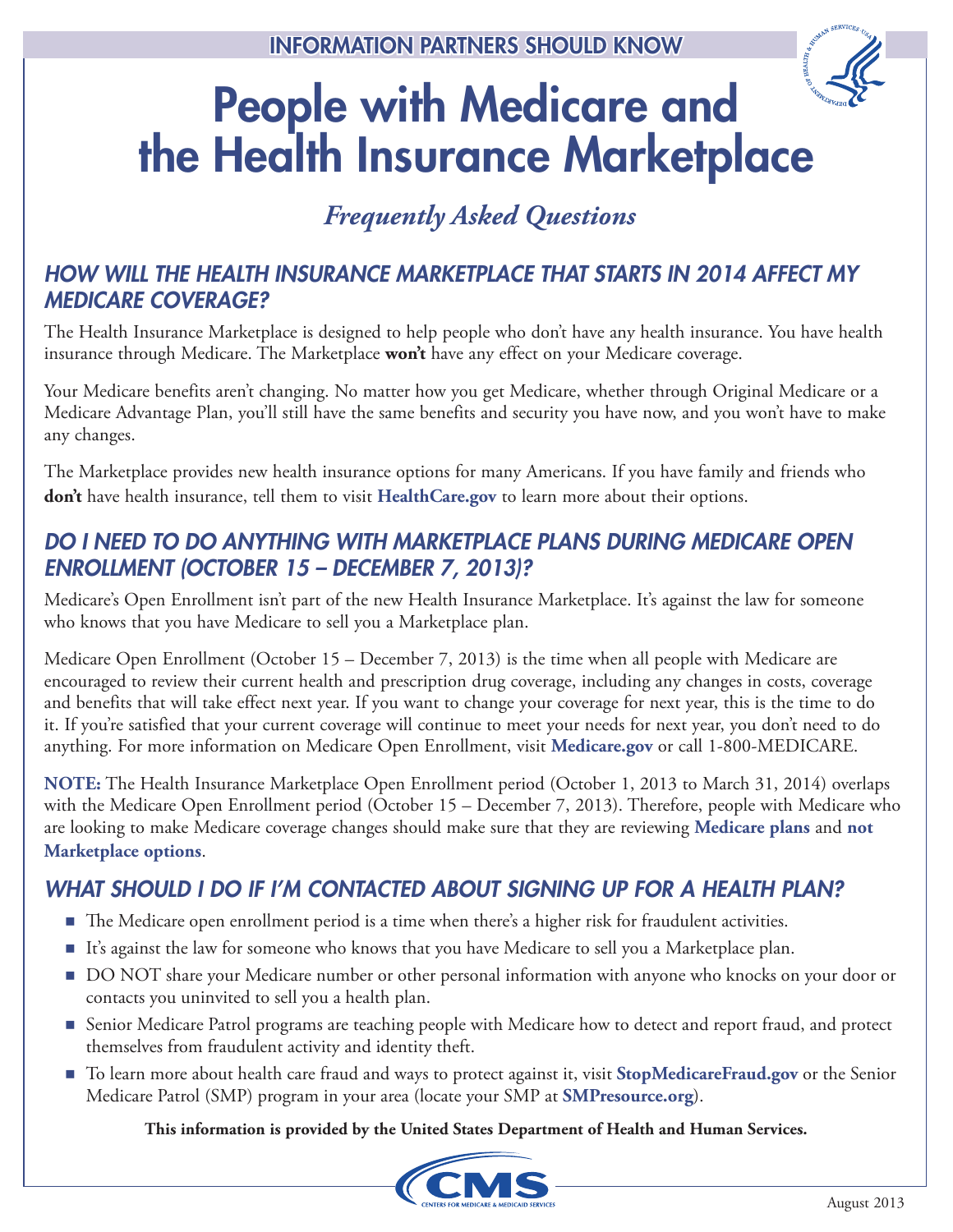#### **Dear Marci,**

I heard Medicare covers preventive care services such as the Welcome to Medicare visit and Annual Wellness visits. What is the difference between the Welcome to Medicare visit and Annual Wellness visit?

Wallace (Charleston, SC)

#### **Dear Wallace,**

The Welcome to Medicare visit is a one-time visit with your doctor or other health care provider that maps out your health care needs and helps create a preventive care plan to keep you healthy. Medicare covers a Welcome to Medicare visit as long as it occurs within the first 12 months of your enrollment into Medicare Part B. If 12 months have passed since your enrollment into Part B, you can use your Medicare-covered Annual Wellness visit to create a preventive care plan.

The Annual Wellness visit, also known as the yearly wellness visit, is a yearly visit with your doctor that discusses your plan of preventive care for the coming year. The visit will include creating or updating a preventive care plan based on your health care needs. During your Annual Wellness visit, you should complete a Health Risk Assessment questionnaire that will help you develop a preventive care plan. Note that you cannot receive the Annual Wellness visit within the first year that you've enrolled into Medicare or within the same year of getting the Welcome to Medicare visit. Medicare covers the Annual Wellness visit every 12 months.

Medicare covers both the Welcome to Medicare visit and Annual Wellness visit at no charge. However, keep in mind that costs may apply if you receive additional tests or services to address a new or existing health problem. For example, let's say you see your doctor for a Medicare-covered Annual Wellness visit and your doctor finds that you have a dangerous blood pressure reading. You've also let the doctor know that you've been feeling dizzy. Given the reading and your symptoms, your doctor may want to order further tests and provide you with immediate treatment. In this case, costs for the additional tests and treatment would apply.

Keep in mind that both the Welcome to Medicare visit and Annual Wellness visit are not routine head-to-toe physical exams. Instead, these visits are designed to create or update a preventive care plan for you to keep you healthy.

If you have Original Medicare, you pay nothing for the Welcome to Medicare visit or the Annual Wellness visits, as long as you see health care providers that accept Medicare and take assignment. If you have a Medicare Advantage plan, you need to see in-network providers to get the preventive visits covered in full. Contact your plan directly to learn more about your plan's rules.

### **Marci**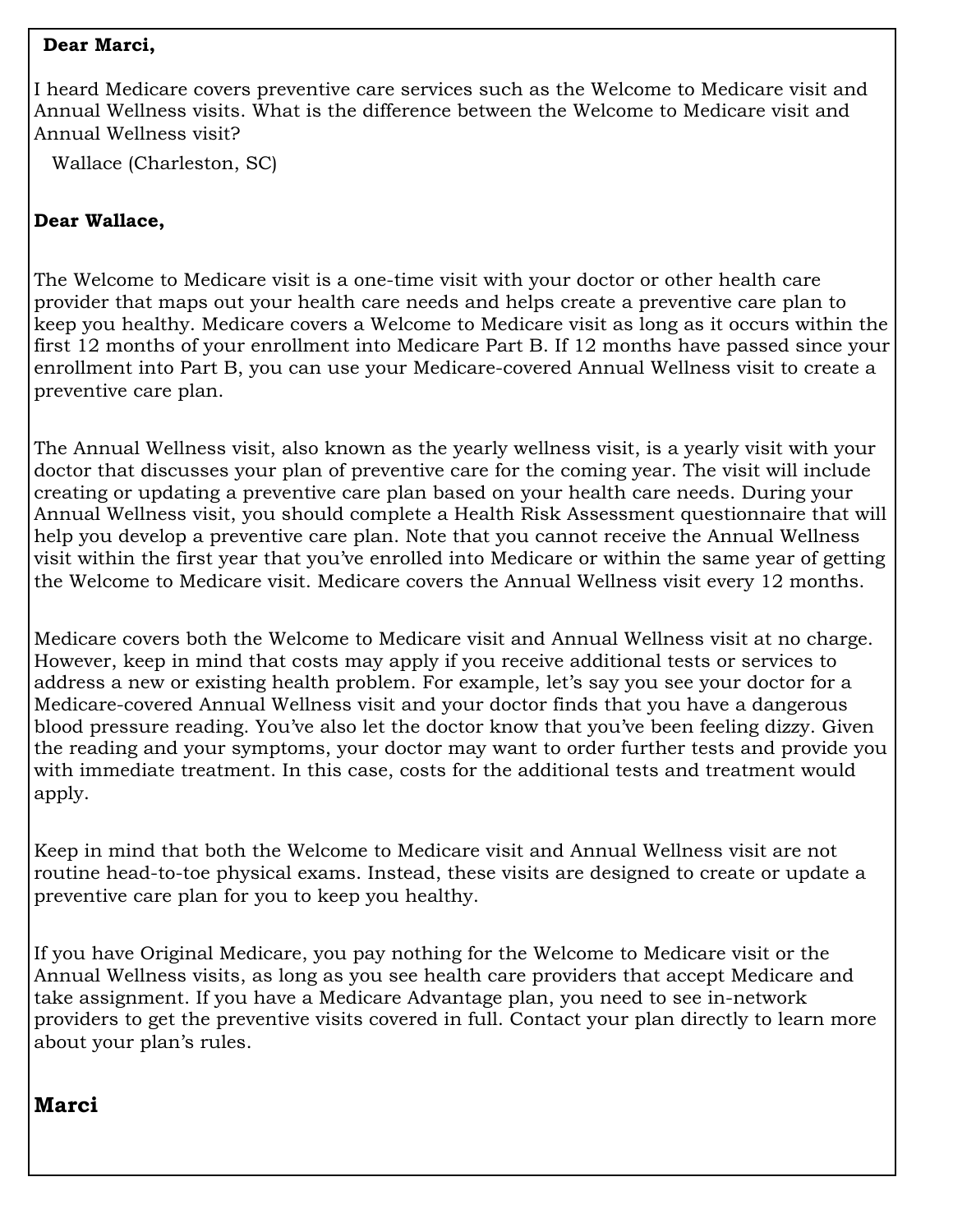## **FREE Presentation for those aging into Medicare or those that would like to get updates on Medicare**

Do you have questions regarding your Medicare Coverage choices?

SHIBA volunteers are here to help! Attend the free presentations for an overview of Medicare and new changes. State Health Insurance Benefits Advisors (SHIBA) is a free unbiased and confidential service provided through the Office of the Insurance Commissioner.

Tuesday, October 1st Noon at the Goldendale Senior Center, 115 W. Main.

Tuesday, October 8th 11:30am Bickleton Meal Site at the Bickleton Grange Hall.

Tuesday, October 8th at the Lyle Meal Site at Lyle Lions Community Center.

Wednesday, October 9th at the White Salmon Meal Site at the Pioneer Center.

Monday, October 21st 10:30 in Camplan Room at the Goldendale Library

Thursday, October 24th at the Goldendale Chamber Luncheon at Gee's Restaurant on East Main Street.

Thursday, November 14th at 5pm at the Trout Lake meal site at the Trout Lake School.

**Consultation:** For a personal review, sign up for an individual consultation. SHIBA volunteers are trained to help you make sense of confusing Medicare information, potentially find ways to save you money or make more informed choices about your healthcare. Advance reservations are required for the individual consultations call Senior Services to reserve your place.

SHIBA HELPLINE is a statewide network of trained volunteers who educate, assist, and advocate for consumers about their rights and options regarding health insurance, health care access, and prescription access, so they can make informed decisions. The service is sponsored by the Washington State Office of the Insurance Commissioner.

*www.insurance.wa.gov/consumers/SHIBA\_HelpLine/* 

Goldendale Senior Services call 773-3757

White Salmon Senior Services 493-3068

Seniors cannot go to the market place (Health Marketplaces under the Affordable Care Act) and get a subsidy to help pay for any of their Medicare Coverage.

Medicare is not part of the Marketplace/Health Benefits Exchange!

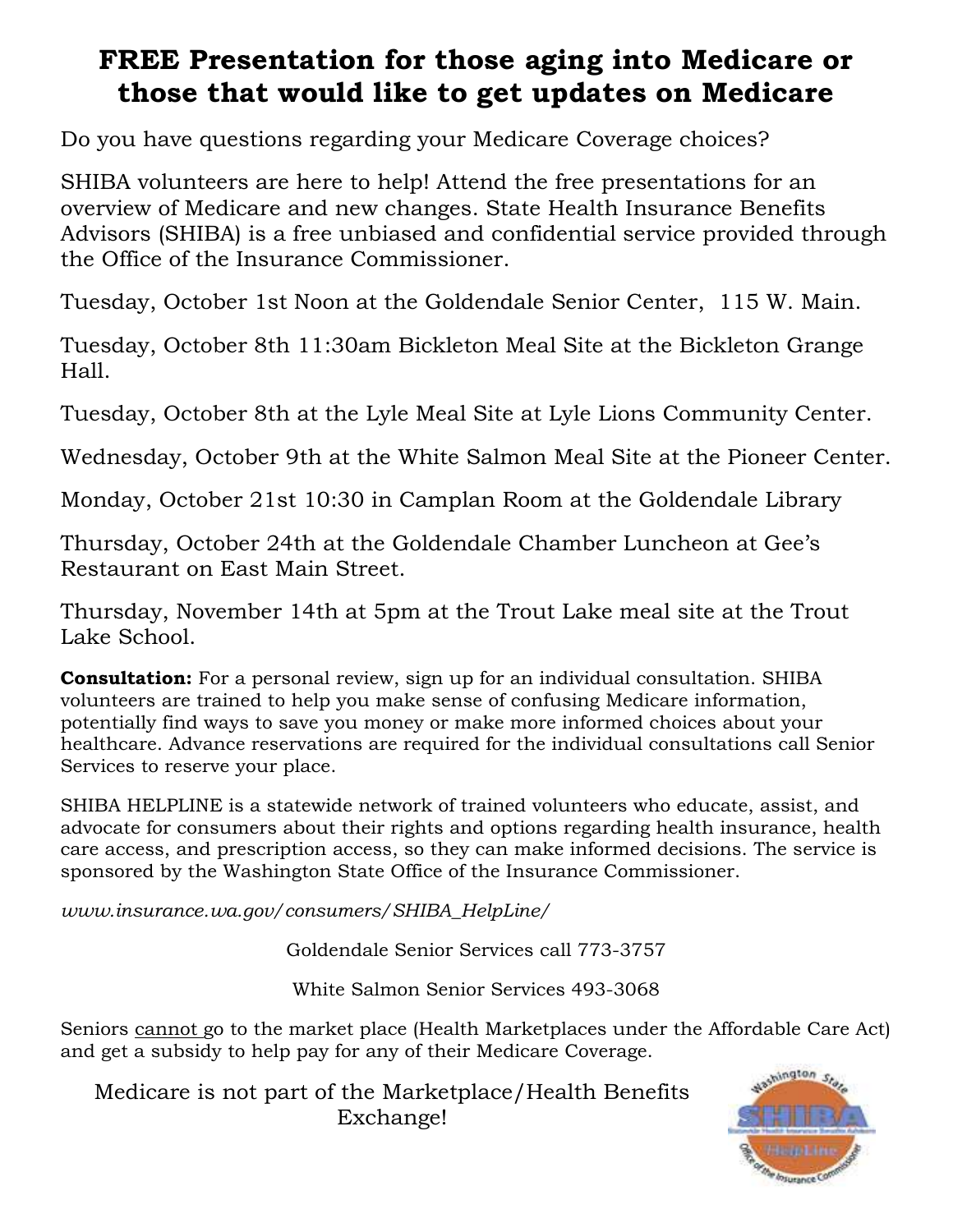| <b>White Salmon Health Fair</b>                                               |                                |                                 |  |  |  |  |  |
|-------------------------------------------------------------------------------|--------------------------------|---------------------------------|--|--|--|--|--|
| October 25th & 26th                                                           |                                |                                 |  |  |  |  |  |
|                                                                               | 7am to 11am                    |                                 |  |  |  |  |  |
|                                                                               |                                | <b>Skyline Hospital</b>         |  |  |  |  |  |
|                                                                               | <b>211 Skyline Drive</b>       |                                 |  |  |  |  |  |
|                                                                               |                                | <b>White Salmon, WA 98672</b>   |  |  |  |  |  |
| <b>Free and Low Cost Health Screenings</b>                                    |                                |                                 |  |  |  |  |  |
| * Blood Pressure, Height & Weight<br>* Men's PSA-Prostate (\$20)              |                                |                                 |  |  |  |  |  |
|                                                                               | * Flu Shots                    | * Blood Chemistry Screen (\$40) |  |  |  |  |  |
|                                                                               | <b>Wellness Information</b>    |                                 |  |  |  |  |  |
|                                                                               | <b>Breast Cancer Awareness</b> |                                 |  |  |  |  |  |
| Discounted Digital Mammograms                                                 |                                |                                 |  |  |  |  |  |
| Affordable Health Care Information                                            |                                |                                 |  |  |  |  |  |
| <b>Drug Take Back (Saturday Only)</b>                                         |                                |                                 |  |  |  |  |  |
| Bring in your used or expired drugs                                           |                                |                                 |  |  |  |  |  |
| <b>Free Breakfast</b>                                                         |                                |                                 |  |  |  |  |  |
| Compliments of the Skyline Foundation                                         |                                |                                 |  |  |  |  |  |
| Pre-Registration recommended (drop-ins welcome) for Blood Chemistry, PSA, and |                                |                                 |  |  |  |  |  |
| Digital Mammograms.                                                           |                                |                                 |  |  |  |  |  |
|                                                                               |                                |                                 |  |  |  |  |  |
| Checks or Cash only (your insurance will NOT be billed)                       |                                |                                 |  |  |  |  |  |
| <b>Comprehensive Metabolic Panel, TSHS (Thyroid), Automated Blood Count</b>   |                                |                                 |  |  |  |  |  |

**Pre-Register by Calling Skyline Hospital:** 

**509 493-1101** 

いりりりりひじりじりじりじしいいいいいいいいじじしいいいいいいいいいい ないさんさんでんけん **Join Us for Live Music & Dancing** 

**Thursday, October 3rd 6pm to 8pm Senior Center at the Pioneer Center 501 NE Washington Street, White Salmon Featuring** 

**Buck Smith & Company** 

にしただけ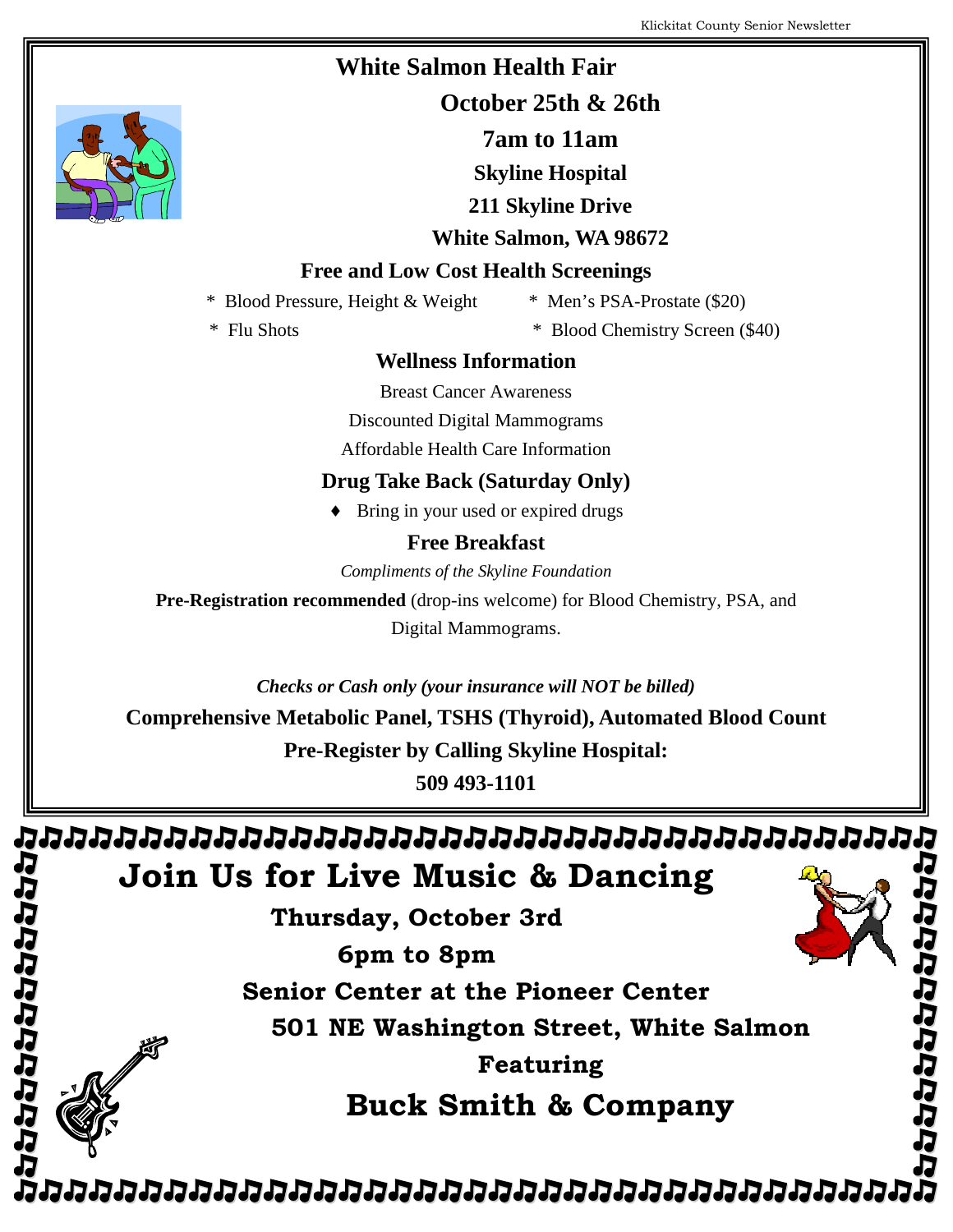## **White Salmon Events OCTOBER 2013**



| <b>Sun</b>                                                                                                                                            | Mon                                                                                                                                                                    | <b>Tue</b>                                                                                | <b>Wed</b>                                               | <b>Thu</b>                                                                                                                                        | <b>Fri</b>                      | <b>Sat</b>                                                                                                                             |
|-------------------------------------------------------------------------------------------------------------------------------------------------------|------------------------------------------------------------------------------------------------------------------------------------------------------------------------|-------------------------------------------------------------------------------------------|----------------------------------------------------------|---------------------------------------------------------------------------------------------------------------------------------------------------|---------------------------------|----------------------------------------------------------------------------------------------------------------------------------------|
| <b>MUSIC</b><br>10/2 Barbara<br>& Marlow<br>10/7 Old Time<br>Friends<br>10/9Truman<br><b>Bohler</b><br>10/14<br>Strawberry<br>Mountain<br><b>Band</b> | 10/16 Barbara $\&$<br>Marlow<br>$10/21$ Gregg<br>Rogholt<br>10/23 Straw-<br>berry Mountain<br><b>Band</b><br>$10/28$ For the<br>Good Times<br>10/30 Cindy &<br>Friends | 8:15-9:45 Yoga<br>2:pm Strong<br>Women                                                    | $\overline{2}$<br>9:30 Exercise                          | 3<br>9:30 Exercise<br>Noon Pinochle<br>2pm Strong<br>Women<br>6pm to 8pm<br>Live Music &<br><b>Dancing featur-</b><br>ing Buck Smith<br>& Friends | $\overline{4}$<br>9:30 Exercise | 5                                                                                                                                      |
| 6                                                                                                                                                     | $\overline{7}$<br>9:30 Exercise<br>10am BINGO                                                                                                                          | 8<br>$8:15 - 9:45Y$ oga<br>2pm Strong<br>Women                                            | 9<br><b>Hood River</b><br>Shopping Trip<br>9:30 Exercise | 10<br>Noon Pinochle<br>2pm Strong<br>Women<br><b>6pm DANCE</b>                                                                                    | 11<br>9:30 Exercise             | 12                                                                                                                                     |
| 13                                                                                                                                                    | 14<br>9:30Exercise<br>9am to 1pm<br><b>AARP</b> Drivers<br>Class                                                                                                       | 15<br>8:15-9:45 Yoga<br>9am to 1pm<br><b>AARP</b> Drivers<br>Class<br>2pm Strong<br>Women | 16<br>9:30 Exercise                                      | 17<br>Noon<br>Pinochle<br>2pm Strong<br>Women                                                                                                     | 18<br>9:30 Exercise             | 19                                                                                                                                     |
| 20                                                                                                                                                    | 21<br>9:30 Exercise<br>10am BINGO                                                                                                                                      | 22<br>8:15-9:45 Yoga<br>2pm Strong<br>Women                                               | 9:30 Exercise                                            | 24<br>Noon<br>Pinochle<br>2pm Strong<br>Women                                                                                                     | 25<br>9:30 Exercise             | 26                                                                                                                                     |
| 27                                                                                                                                                    | 28<br>9:30 Exercise                                                                                                                                                    | 29<br>8:15-9:45 Yoga<br>2pm Strong<br>Women                                               | 30<br>9:30 Exercise                                      | 31<br>Noon Pinochle<br>2pm Strong<br>Women<br>Halloween                                                                                           |                                 | <b>WGAP</b> Food<br>Bank is open<br>on Tuesdays<br>& Thursdays<br>from $8:30$ to<br>3:30pm call<br>for MATS for<br>transporta-<br>tion |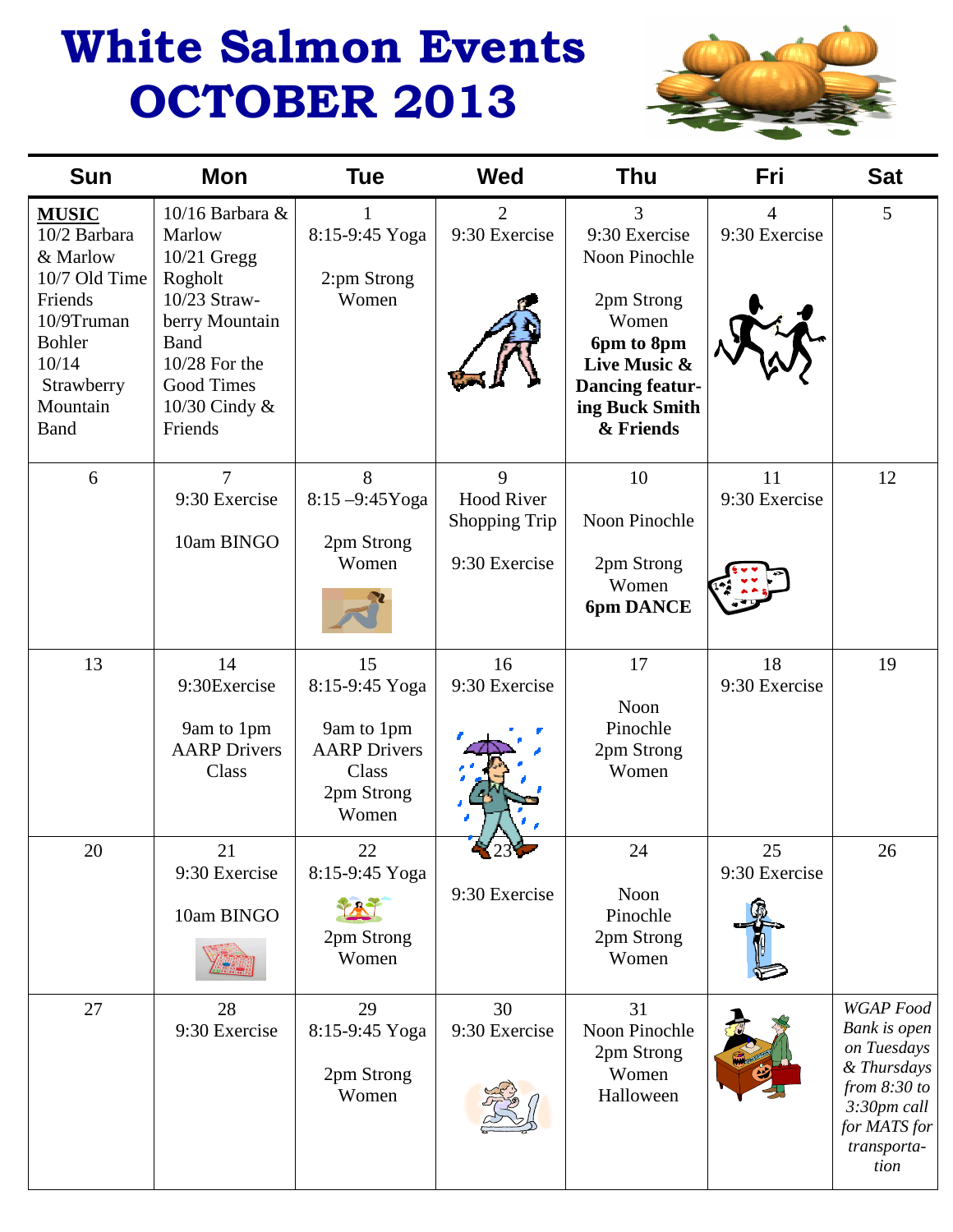

# **Goldendale Events OCTOBER 2013**

| <b>Sun</b>                                                                     | Mon                                                                      | <b>Tue</b>                                                                               | <b>Wed</b>                                    | <b>Thu</b>                                                        | Fri                                                      | <b>Sat</b>                                                                            |
|--------------------------------------------------------------------------------|--------------------------------------------------------------------------|------------------------------------------------------------------------------------------|-----------------------------------------------|-------------------------------------------------------------------|----------------------------------------------------------|---------------------------------------------------------------------------------------|
| <b>MUSIC</b><br>$10/15$ Greg &<br>Gang<br>10/17 Jackie<br>10/22 Greg &<br>Gang | 10/29 Greg &<br>the Gang                                                 | 1<br>11am Toe<br>Nail Care<br>1pm Exercise<br>2:00 Tai Chi                               | $\overline{2}$                                | 3<br>1pm Exercise<br>1pm Bingo                                    | $\overline{4}$<br>The Dalles<br>Shopping<br>Trip         | 5<br>Drive<br>Maryhill<br>Loops Road                                                  |
| 6                                                                              | 7                                                                        | 8<br><b>SHIBA</b><br><b>Bickleton</b><br><b>Mealsite</b><br>1pm Exercise<br>2:00 Tai Chi | 9<br>10:30am<br>Caregiver<br>Support<br>Group | 10<br>1pm Bingo<br>1pm<br>Exercise<br>1:30 <sub>pm</sub><br>Zumba | 11<br>12pm<br>Pinochle                                   | 12                                                                                    |
| 13                                                                             | 14                                                                       | 15<br>1pm Exercise<br>2:00 Tai Chi                                                       | 16                                            | 17<br>1pm Bingo<br>1pm Exercise                                   | 18<br>The Dalles<br>Shopping<br>Trip<br>Noon<br>Pinochle | 19 SR<br><b>Breakfast</b><br>\$3pp                                                    |
| 20                                                                             | 21<br><b>SHIBA</b><br>Presentation<br>Library<br>Camplan Room<br>10:30am | 22<br>1pm Exercise<br>2:00 Tai Chi                                                       | 23                                            | 24<br>1:pm Bingo<br>1pm Exercise<br>1:30 Zumba                    | 25<br>Noon<br>Pinochle                                   | 26                                                                                    |
| 27                                                                             | 28                                                                       | 29<br>1pm Exercise<br>2:00 Tai Chi                                                       | 30                                            | 31<br>1pm Bingo<br>1pm Exercise<br>Halloween                      |                                                          | GD Food<br>Bank is open<br>Mon/Tues &<br>Thursday<br>10am to<br>1pm. Call<br>MATS for |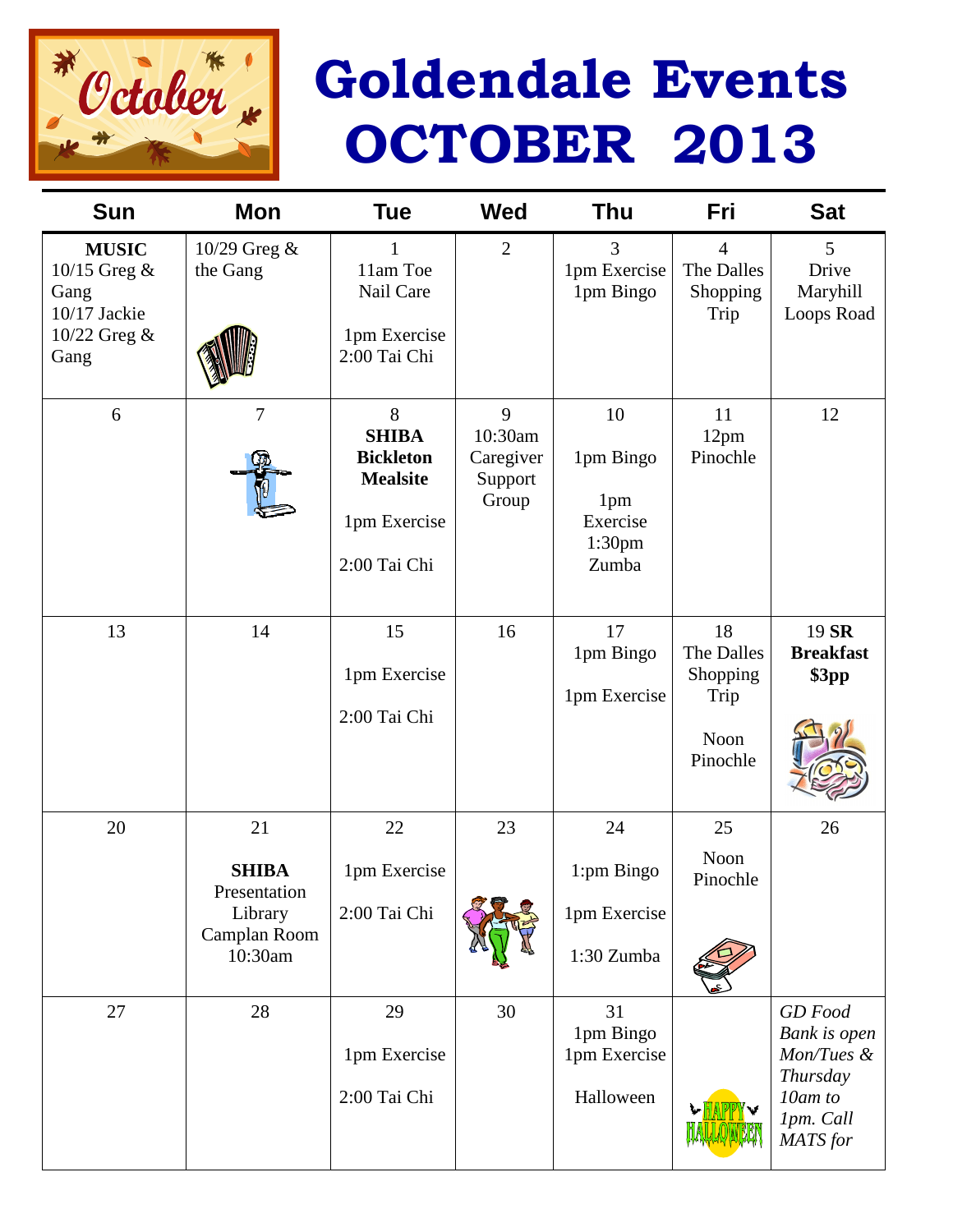## **OCTOBER MENU**



| <b>Sun</b>                                        | Mon                                                                | <b>Tue</b>                                                    | <b>Wed</b>                                      | Thu                                           | Fri            | <b>Sat</b>                                                                                              |
|---------------------------------------------------|--------------------------------------------------------------------|---------------------------------------------------------------|-------------------------------------------------|-----------------------------------------------|----------------|---------------------------------------------------------------------------------------------------------|
| <b>Menu</b><br><b>Subject</b><br><b>To Change</b> |                                                                    | $\mathbf{1}$<br>Goldendale &<br>Lyle<br>Chicken A La<br>King  | $\overline{2}$<br>White Salmon<br>Cook's Choice | $\overline{3}$<br>Goldendale<br>Cook's Choice | $\overline{4}$ | 5 Lyle Breakfast<br>7am to 10am \$6<br>Adults, Children<br>$(6-12)$ \$3, under 6<br>FREE. Lyle<br>Lions |
| 6                                                 | $\overline{7}$<br>White Salmon<br>Ham Cheese<br><b>Noodle Bake</b> | 8<br>Goldendale &<br>Lyle<br>Ham Cheese<br><b>Noodle Bake</b> | 9<br>White Salmon<br><b>Taco Salad</b>          | 10<br>Goldendale<br>Taco Salad                | 11             | 12                                                                                                      |
| 13                                                | 14<br><b>White Salmon</b><br><b>Country Steak</b>                  | 15<br>Goldendale &<br>Lyle<br><b>Country Steak</b>            | 16<br>White Salmon<br>Chicken                   | 17<br>Goldendale<br>Chicken                   | 18             | Goldendale<br>19<br>Senior Center-<br>Breakfast 9am<br>\$3pp                                            |
| 20                                                | 21<br><b>White Salmon</b><br>Pork                                  | 22<br>Goldendale &<br>Lyle<br>Pork                            | 23<br>White Salmon<br><b>Beef Stew</b>          | 24<br>Goldendale<br><b>Beef Stew</b>          | 25             | 26                                                                                                      |
| 27                                                | 28<br><b>White Salmon</b><br><b>Tator Tot Bake</b>                 | 29<br>Goldendale &<br>Lyle<br><b>Tator Tot Bake</b>           | 30<br>White Salmon<br>Chili                     | 31<br>Goldendale<br>Chili                     |                |                                                                                                         |

#### **SENIOR MEAL Site LOCATIONS**

**GOLDENDALE:** Every Tuesday & Thursday at 12-noon at the Goldendale Senior Center, 115 E. Main Street.

**WHITE SALMON:** Every Monday & Wednesday at 12-noon at the Pioneer Center, 501 NE Washington.

**LYLE:** Every Tuesday at 12-noon at the Lyle Lions Community Center.

**BICKLETON:** The 2nd & 4th Tuesday at 11:30 at the Bickleton Grange [Menu posted @ the Market Street Café].

**TROUT LAKE:** Thursday-October 10th at 5:00pm at Trout Lake School.

\$3.50 is the requested donation for those 60 and older. Spouses of those 60 and older can dine with their spouses at the senior rate. Non-seniors \$6.50 fee.

With the varied needs of seniors, flexibility is the key. Persons 60 years of age or older who are homebound and unable to shop or prepare their own meals may be eligible for home delivered meals.

Hot & Frozen Home Delivered meals are available –call Senior Services for more information.

Goldendale 773-3757 White Salmon 493-3068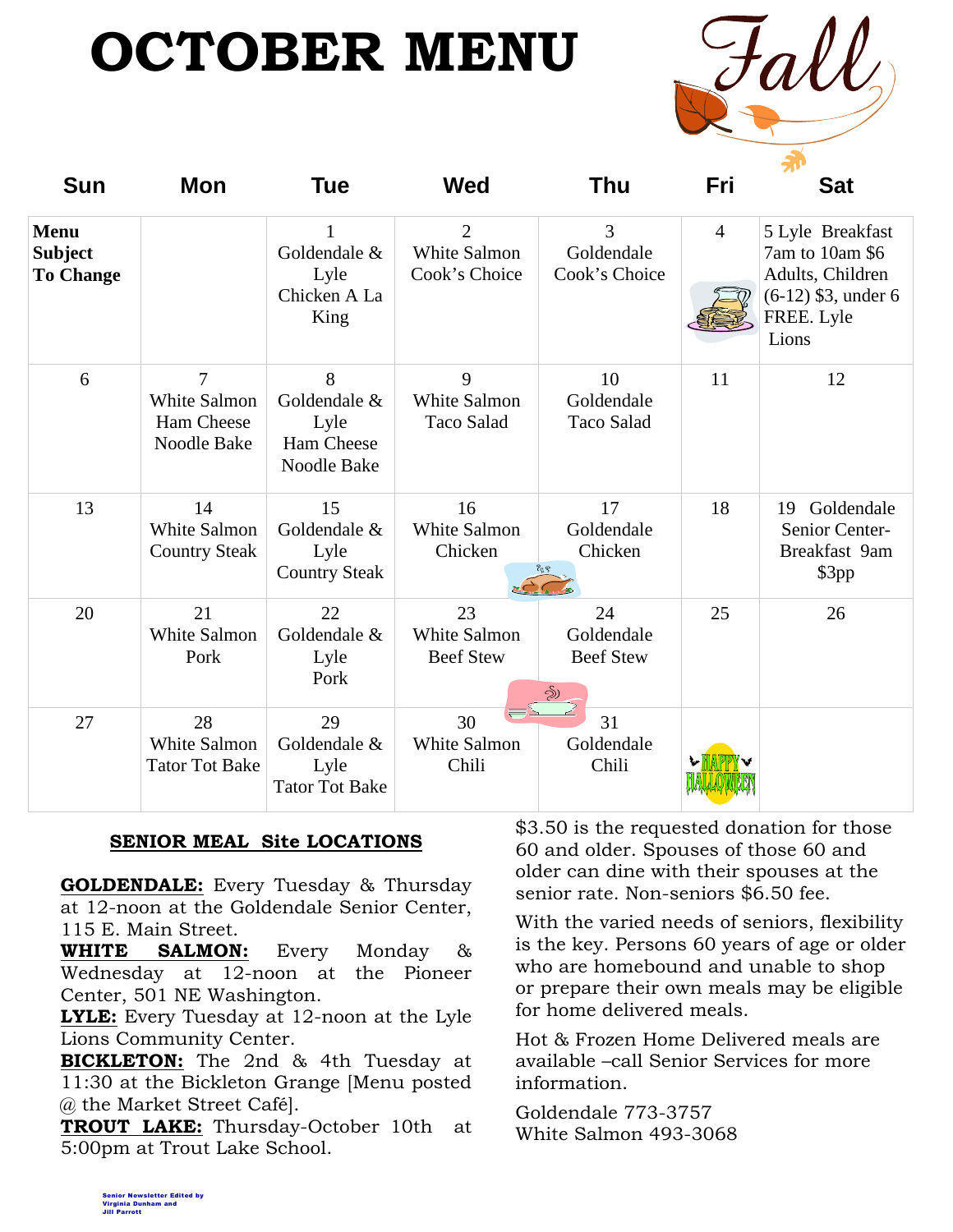## **Klickitat County Senior Advisory Board**

**Next meeting is Friday, October 4th at 10:30am at the Dallesport Community Center.** 

**The purpose of the Senior Advisory Board is to represent the interests of the senior citizens of Klickitat County, and assure that proper program planning, budgeting, administration, and evaluation are carried out for the best interest of the Klickitat County Senior Citizens**.



### **Energizing Support Groups**

#### **Goldendale Diabetes**

Leslee LaFrantz 773-4022

**Goldendale Bereavement Meeting**, call Susan Shipman at 773-0380

#### **Goldendale Support Group**

Second Wednesday, October 9 10:30am at the Goldendale Senior Center

#### **KLICKITAT MEAL**

Meals will be served at one & there is a charge of \$3 per person

Any questions call 369-3985

**Dates:** 1st & 3rd Wednesday

**Time:** 1pm

**Place:** Grace Lutheran Church Parsonage

**This meal is not sponsored by KCSS.** 



## **Volunteer Hours**

## **August HOURS**

TRANSPORTATION 941.5 Hours NUTRITION 801.75 Hours NEWSLETTER 14 Hours SR. EXERCISE 25 Hours MUSICIANS 16 Hours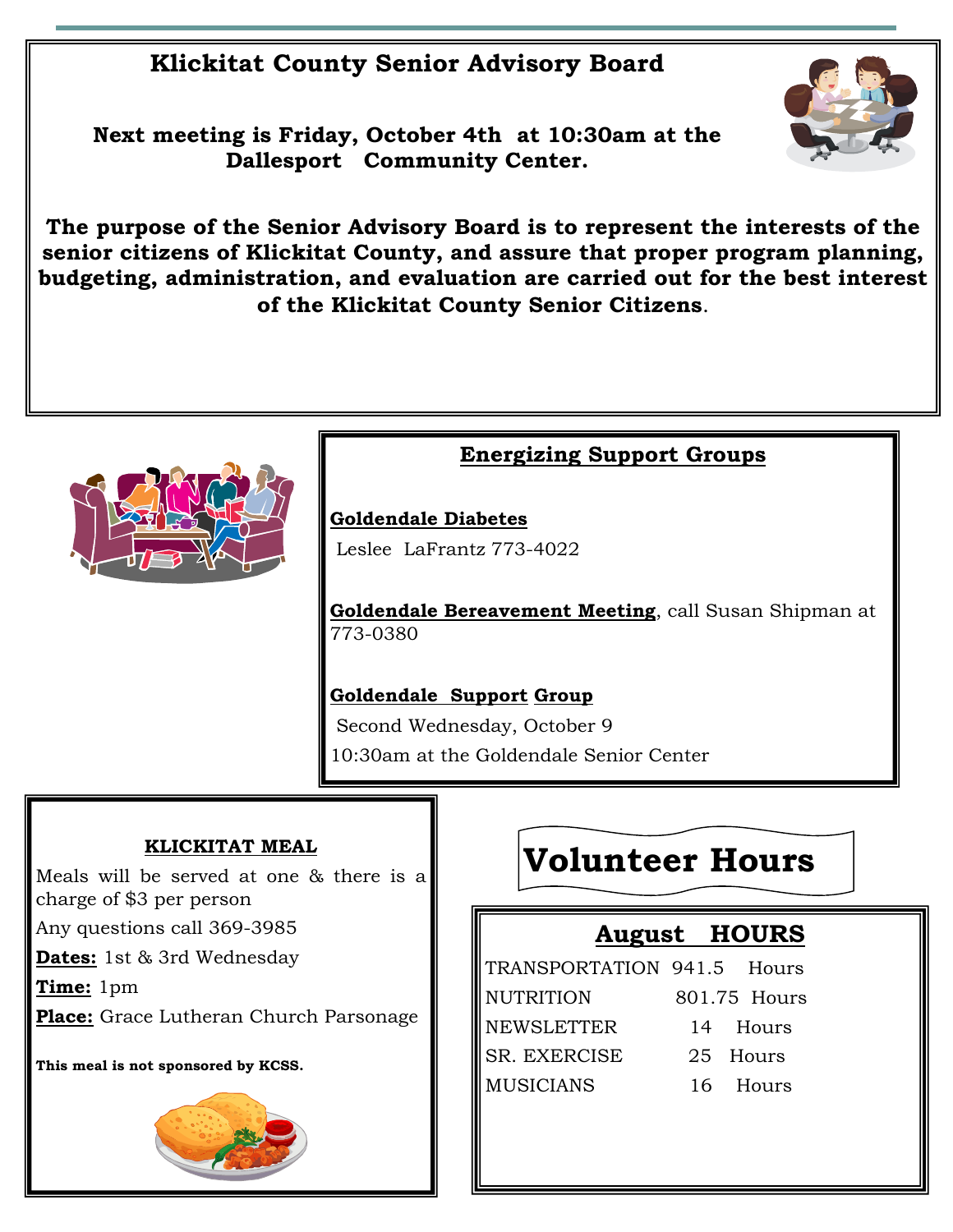## **White Salmon Driver Safety Class**



An AARP Driver Safety Class taught by Jim Bull is scheduled for October 14th & 15th at the Pioneer Senior Center, 501 NE

Washington St., White Salmon. This 8 hour class for adults 50+ years of age is completed in two sessions. The class will run from 9:00 a.m. to 1:00 p.m. on both Monday and Tuesday. You must participate in both days. Participants will work through an interesting, interactive curriculum emphasizing defensive driving techniques. There are no tests and no driving is involved. Washington State has authorized auto insurance discounts for those who complete this course. Check with your insurance carrier for more information.

To register for the AARP Driver Safety Class call Jill Parrott, Klickitat County Senior Services, at 493-3068. You do not need to be an AARP member to enroll. A fee is charged to cover the cost of materials. The cost is \$12.00 for AARP Members and \$14.00 for non-members. Members will have to provide their membership number when they sign in on the first morning of class.

## **Medicare Part D Annual Enrollment**

October 15—December 7, 2012

 Every year, the costs and coverage of your Medicare health and/or prescription drug plan can change.

Most plans make some form of change every year. Be sure to review your plan each year to make sure it will still meet your health and financial needs.

Klickitat County Senior Services partners with SHIBA Volunteers to provide Medicare Awareness Events prior to and during the Annual Enrollment Period.

Contact Klickitat County Senior Services Information & Assistance for event dates and details or to schedule an appointment for assistance.

> 773-3757 Virginia in Goldendale 493-3068 Jill in White Salmon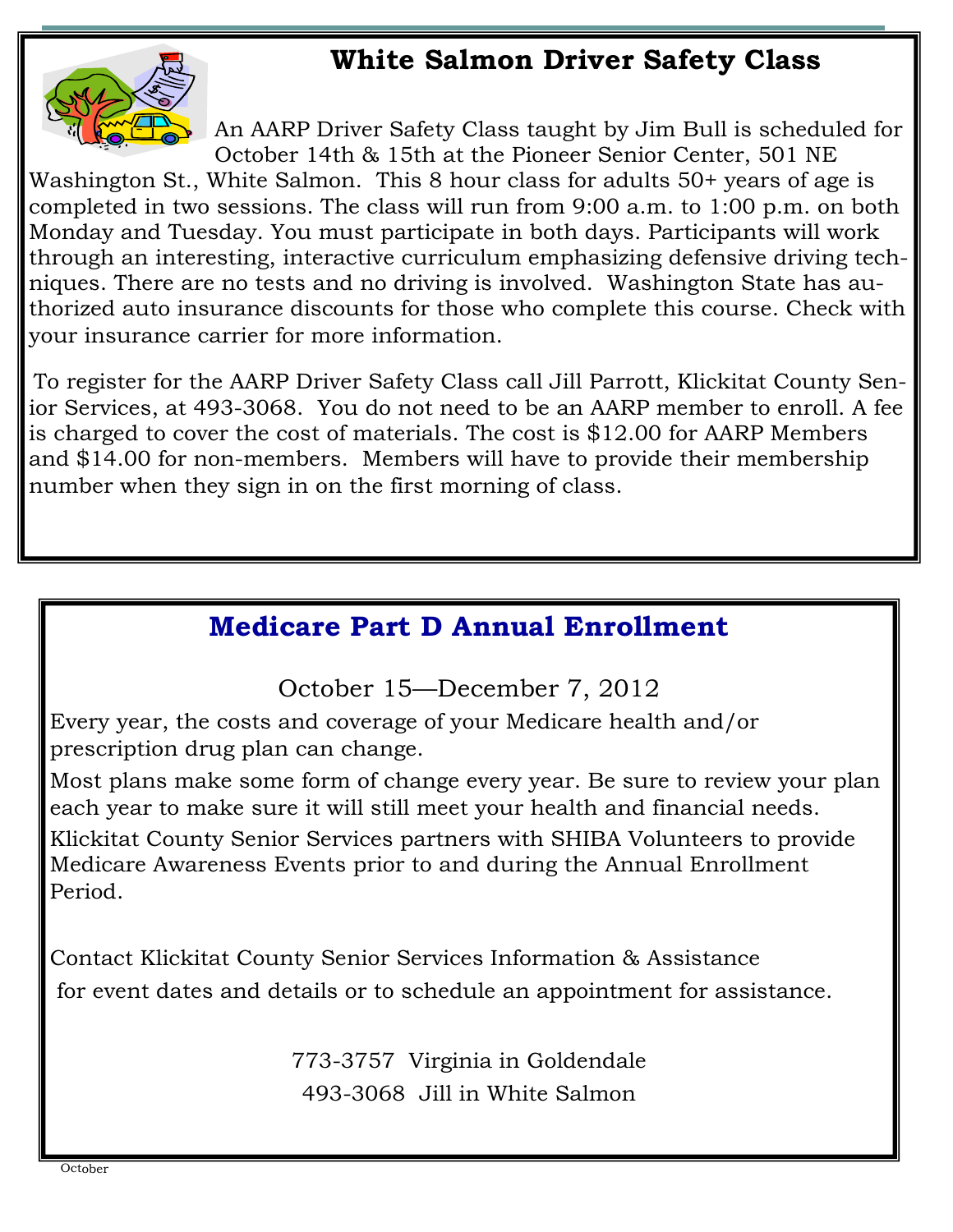

## **Take Charge of Your Health! Free Living Well with Chronic Conditions Workshop**

The Living Well Workshop is a six-week self-management workshop designed at Stanford University to help people gain self-confidence in their ability to manage any type of ongoing health problem.

These health problems may include heart disease, lung disease, stroke, diabetes, arthritis, cancer, high blood pressure, being overweight, fibromyalgia, and others. The workshops combine group discussions and activities with short lectures on topics including eating healthy, managing medication and using distraction techniques to manage pain.

The workshop builds confidence around managing health, staying active, and enjoying life.

The workshop is Free and includes course book; the workshop is limited to 15 participants. So call now to reserve your seat.

Classes will be held on Wednesdays 1:30pm to 4:00pm —October 9, 16, 23, 30 and November 6 & 13 at Jonah Ministries at 31 Little Mountain Road in Trout Lake.

#### **\*\*Pre-registration is required.**

For more information or to register call Jill or Norma at Klickitat County Senior Services in White Salmon at 509-493-3068. Limited transportation may also be available from surrounding areas, call for more information.